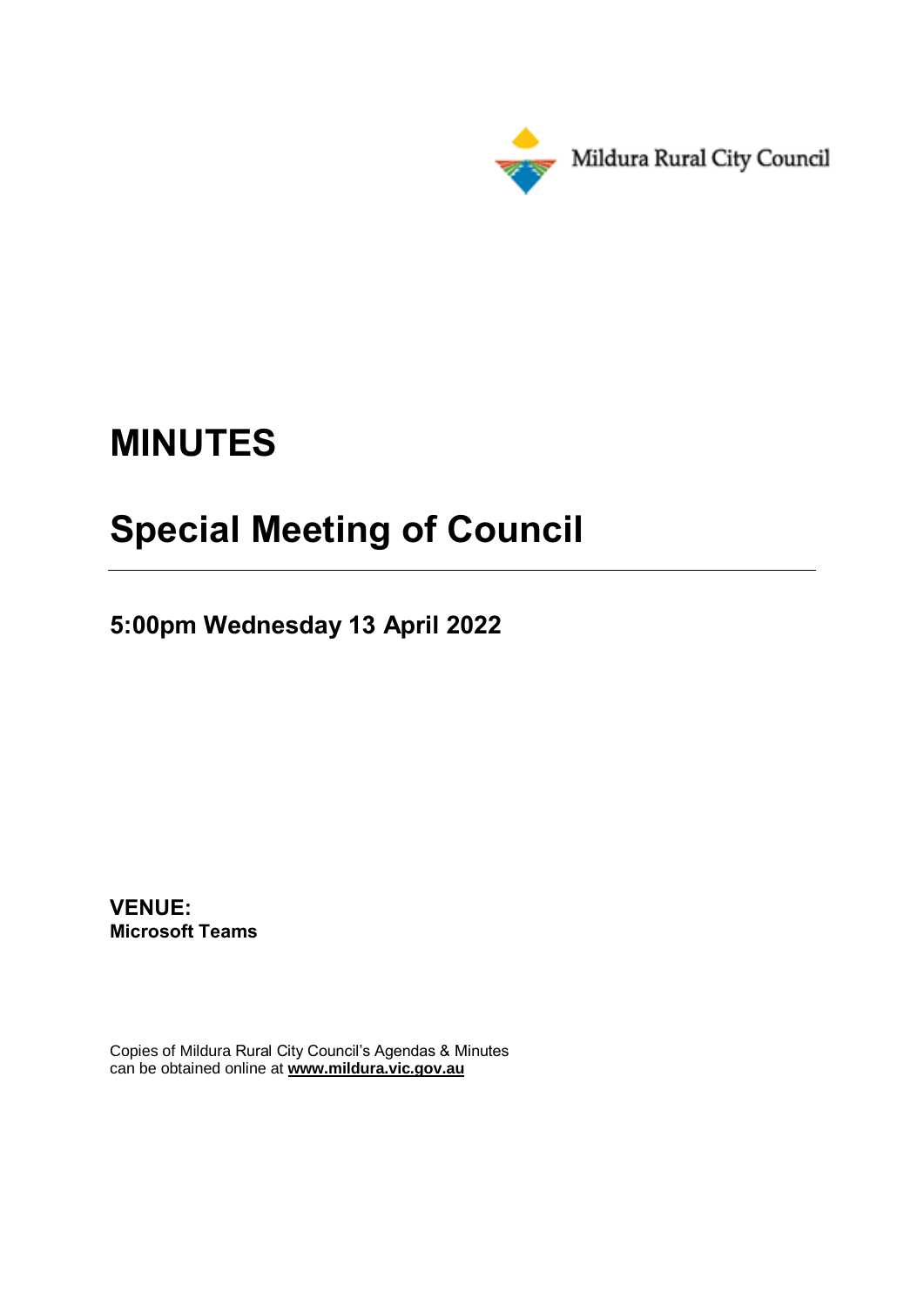# **INDEX**

### **LIAM WOOD**

**MAYOR**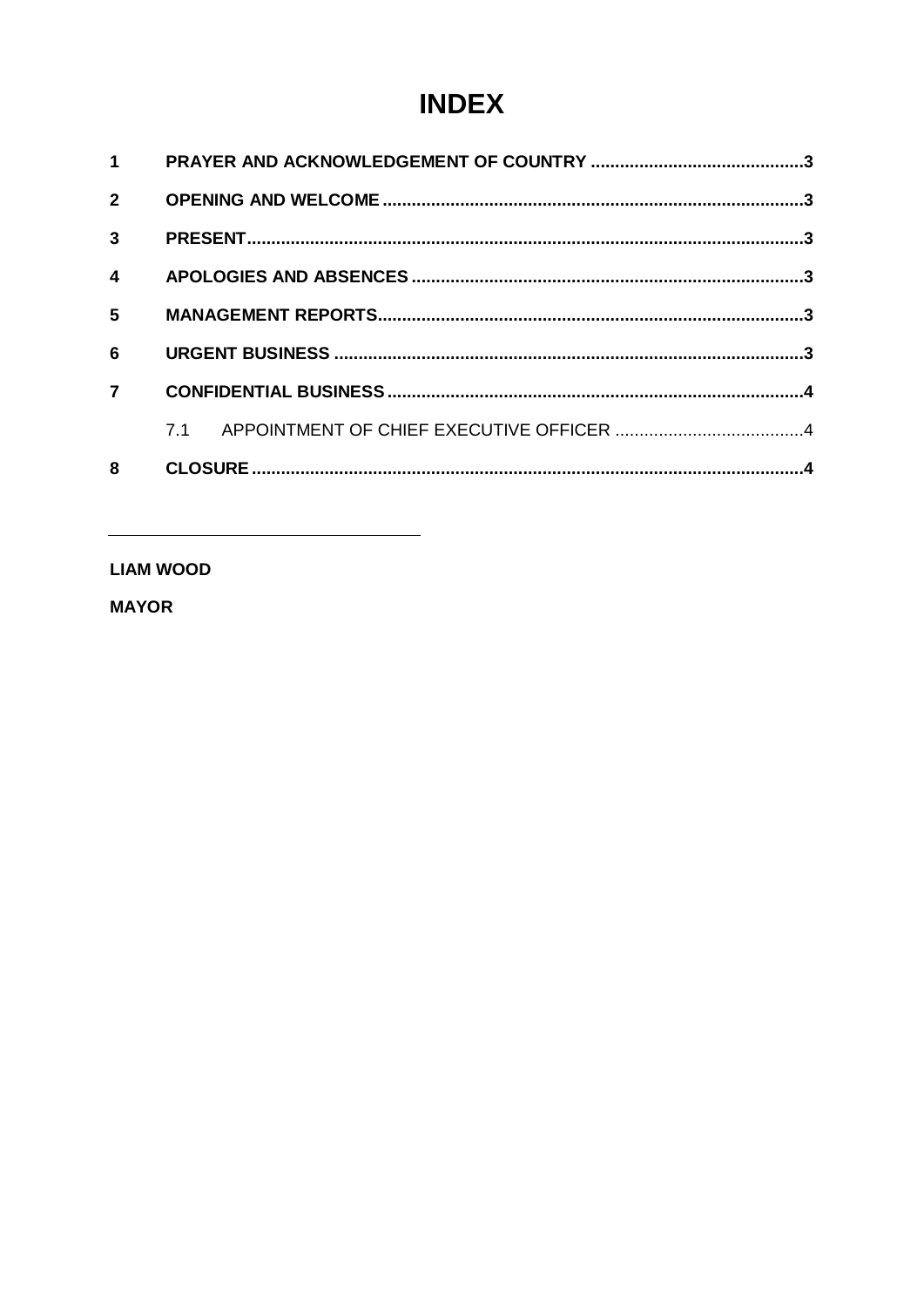# <span id="page-2-0"></span>**1 PRAYER AND ACKNOWLEDGEMENT OF COUNTRY**

The Mayor read the Council prayer and paid respects to the traditional land owners.

# <span id="page-2-1"></span>**2 OPENING AND WELCOME**

The Mayor welcomed Councillors, management, staff and members of the public viewing the live stream.

# <span id="page-2-2"></span>**3 PRESENT**

#### **Councillors**

Cr Liam Wood Mayor Cr Jason Modica Deputy Mayor Cr Stefano De Pieri Cr Mark Eckel Cr Helen Healy Cr Glenn Milne Cr Jodi Reynolds

#### **Officers**

Larni Baird Manager Governance & Performance<br>
Phillip Shanahan Councils Independent Advisor for the Councils Independent Advisor for the CEO Recruitment **Committee** 

# <span id="page-2-3"></span>**4 APOLOGIES AND ABSENCES**

#### *2022/0063*

**Moved: Cr Glenn Milne Seconded: Cr Jodi Reynolds**

Council accepts the apologies from the following Councillor:

Cr Ian Arney

**CARRIED**

### <span id="page-2-4"></span>**5 MANAGEMENT REPORTS**

Nil

# <span id="page-2-5"></span>**6 URGENT BUSINESS**

Nil